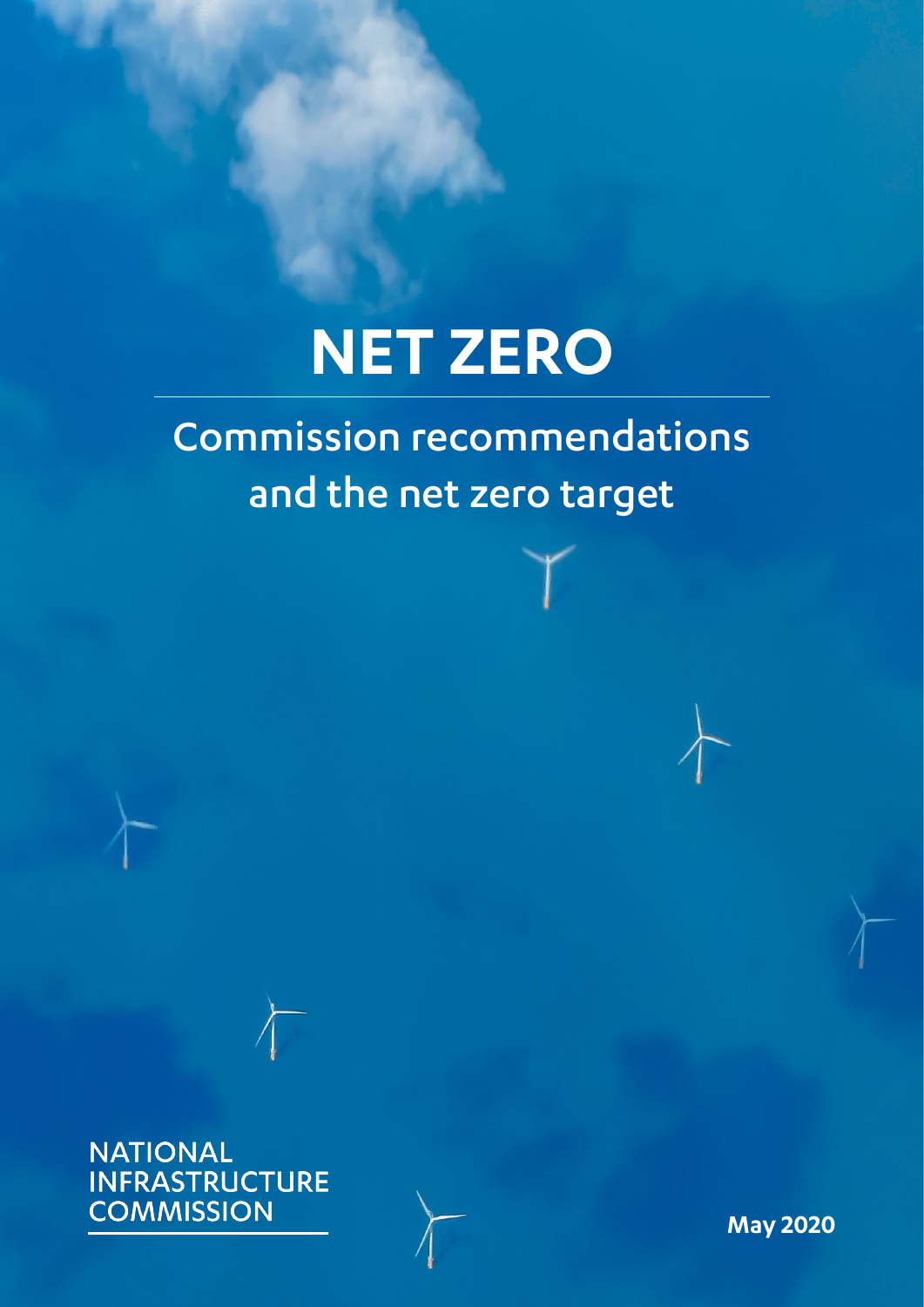### **Contents**

| The Commission                                        |    |
|-------------------------------------------------------|----|
| 1. Commission recommendations and the net zero target |    |
| 2. Sector by sector analysis                          | 8  |
| 3. Next steps                                         |    |
| <b>Endnotes</b>                                       | 12 |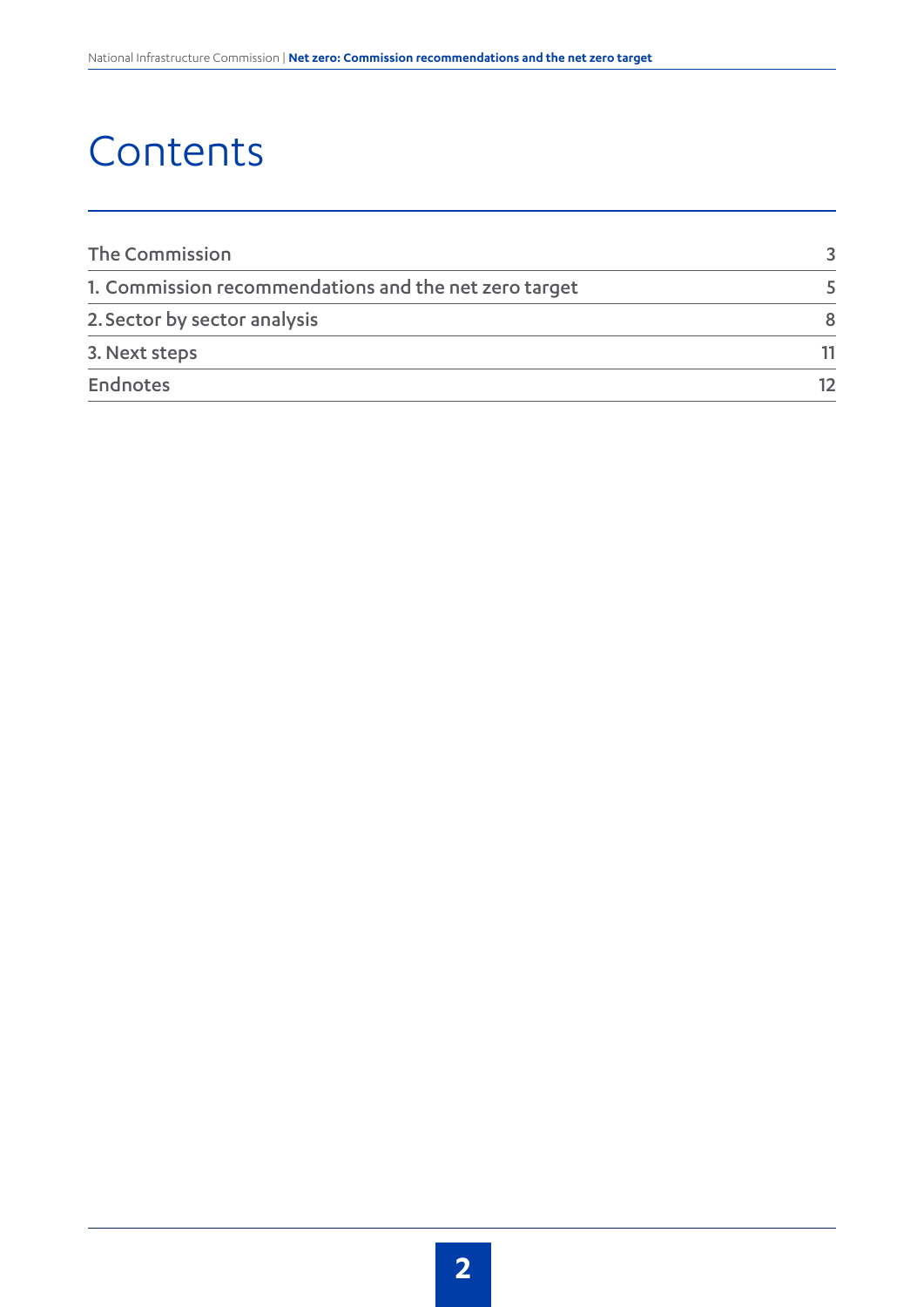# The Commission

#### The Commission's remit

The Commission provides the government with impartial, expert advice on major long term infrastructure challenges. Its remit covers all sectors of economic infrastructure: energy, transport, water and wastewater (drainage and sewerage), waste, flood risk management and digital communications. While the Commission considers the potential interactions between its infrastructure recommendations and housing supply, housing itself is not in its remit. Also out of the scope of the Commission are social infrastructure, such as schools, hospitals or prisons, agriculture, and land use.

The Commission's objectives are to support sustainable economic growth across all regions of the UK, improve competitiveness, and improve quality of life.

The Commission delivers the following core pieces of work:

- a National Infrastructure Assessment once in every Parliament, setting out the Commission's assessment of long term infrastructure needs with recommendations to the government
- specific studies on pressing infrastructure challenges as set by the government, taking into account the views of the Commission and stakeholders, including recommendations to government
- an Annual Monitoring Report, taking stock of the government's progress in areas where it has committed to taking forward recommendations of the Commission.

While the Commission is required to carry out its work in accordance with the remit and the terms of reference for specific studies, in all other respects the Commission has complete discretion to determine independently its work programme, methodologies and recommendations, as well as the content of its reports and public statements.

The Commission's binding fiscal remit requires it to demonstrate that all its recommendations for economic infrastructure are consistent with, and set out how they can be accommodated within, gross public investment in economic infrastructure of between 1.0 per cent and 1.2 per cent of gross domestic product each year between 2020 and 2050. The Commission's reports must also include a transparent assessment of the impact on costs to businesses, consumers, government, public bodies and other end users of infrastructure that would arise from implementing the recommendations.

When making its recommendations, the Commission is required to take into account both the role of the economic regulators in regulating infrastructure providers, and the government's legal obligations, such as carbon emissions reduction targets or making assessments of environmental impacts. The Commission's remit letter also states that the Commission must ensure its recommendations do not reopen decision making processes where programmes and work have been decided by the government or will be decided in the immediate future.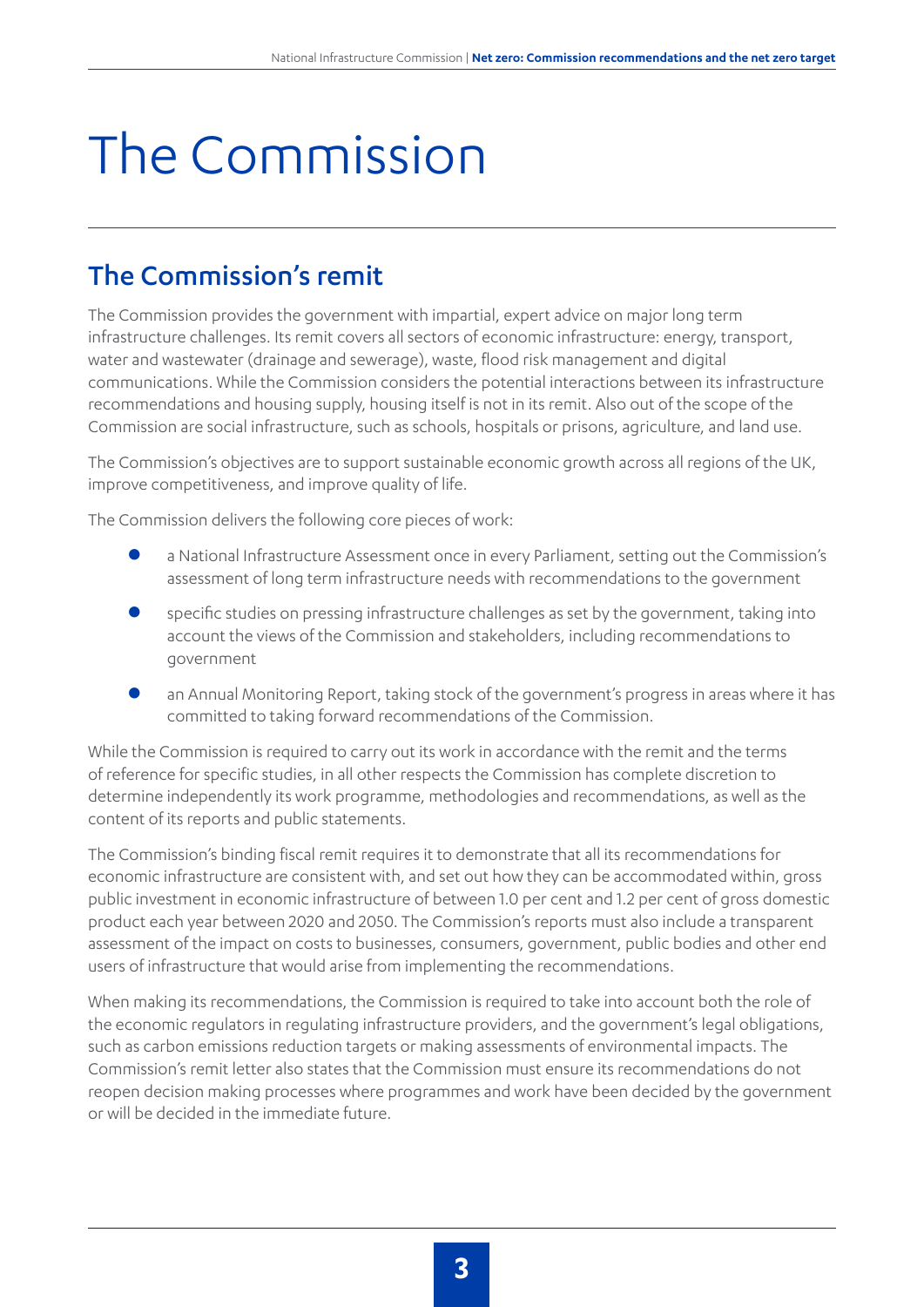The Commission's remit extends to economic infrastructure within the UK government's competence and will evolve in line with devolution settlements. This means the Commission has a role in relation to non devolved UK government infrastructure responsibilities in Scotland, Wales and Northern Ireland (and all sectors in England).

The Infrastructure and Projects Authority (IPA), a separate body, is responsible for ensuring the long term planning carried out by the Commission is translated into successful project delivery, once the plans have been endorsed by government.

#### The Commission's members

- **Sir John Armitt CBE (Chair)** published an independent review on long term infrastructure planning in the UK in September 2013, which resulted in the National Infrastructure Commission. Sir John is the Chair of National Express Group and the City & Guilds Group. He also sits on the boards of the Berkeley Group and Expo 2020.
- Professor Sir Tim Besley CBE is School Professor of Economics and Political Science and W. Arthur Lewis Professor of Development Economics at the LSE. He served as an external member of the Bank of England Monetary Policy Committee from 2006 to 2009.
- Professor David Fisk CB is the Director of the Laing O'Rourke Centre for Systems Engineering and Innovation Research at Imperial College London. He has served as Chief Scientist across several government departments including those for environment and transport, and as a member of the Gas and Electricity Markets Authority.
- Andy Green CBE holds several Chair, Non-Executive Director and advisory roles, linked by his passion for how technology transforms business and our daily lives. He chairs Lowell, a major European credit management company and has served as Chair of the Digital Catapult, an initiative to help grow the UK's digital economy.
- Bridget Rosewell CBE is a director, policy maker and economist. She served as Chief Economic Adviser to the Greater London Authority from 2002 to 2012 and worked extensively on infrastructure business cases. She is a Non-executive Director at Network Rail, Chair of the Atom Bank and Non-executive Chair of the Driver and Vehicle Standards Agency.
- **Professor Sadie Morgan OBE** is a founding director of the Stirling Prize winning architectural practice dRMM. She is also Chair of the Independent Design Panel for High Speed Two and one of the Mayor of London's Design Advocates. She sits on the boards of the Major Projects Association and Homes England.
- Julia Prescot is a co-founder and Chief Strategy Officer of Meridiam and sits on the Executive Committee of Meridiam SAS. She has been involved in long term infrastructure development and investment in the UK, Europe, North America and Africa. Since 2019 she has sat on the board of the Port of Tyne.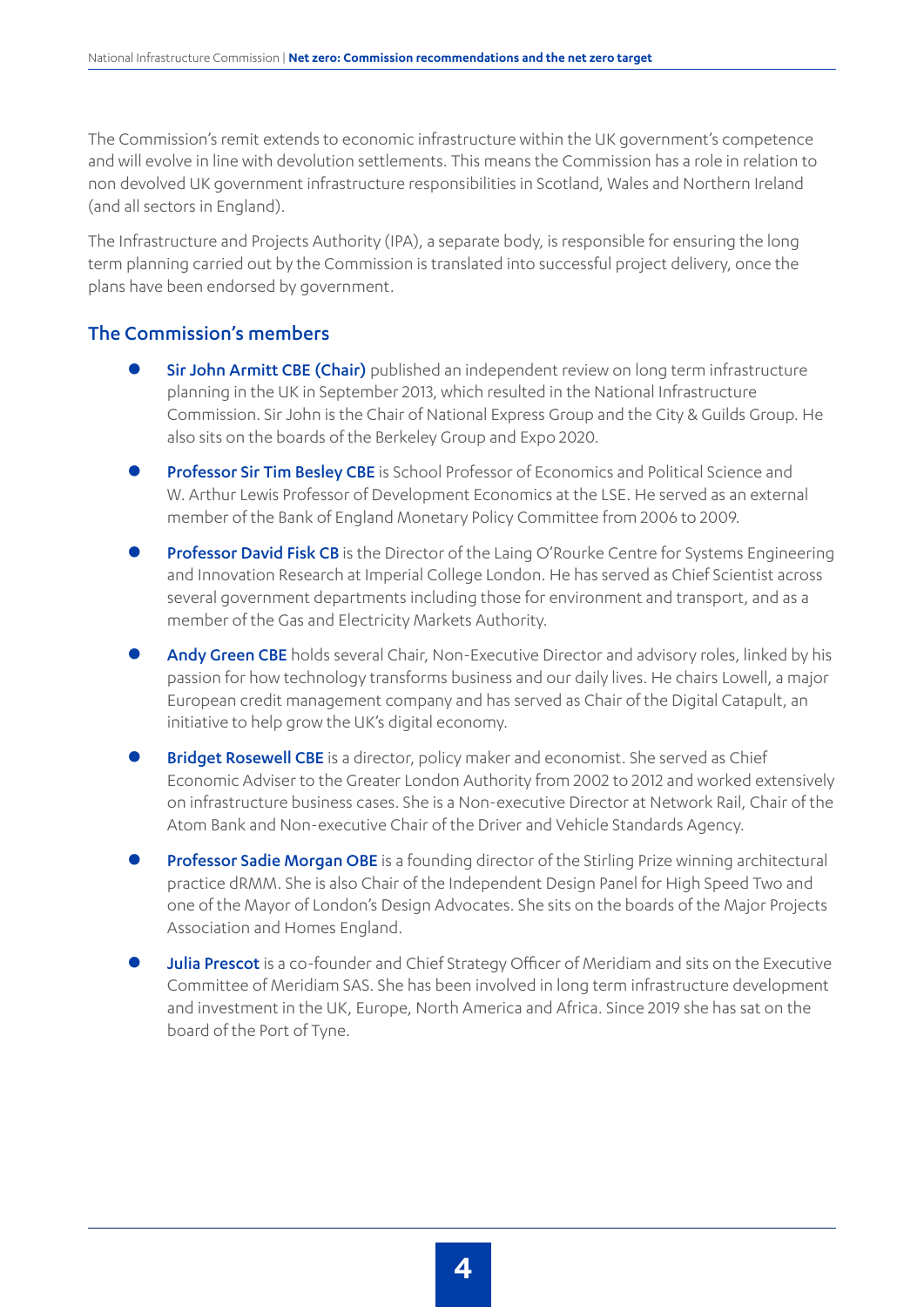## 1. Commission recommendations and the net zero target

In June 2019 the government legislated for a net zero greenhouse gas emissions target for the whole economy by 2050.<sup>1</sup> The Commission has analysed its existing recommendations to check they are consistent with net zero and found that they are aligned with the new target, although some are now more urgent.

### The Committee on Climate Change

The legislated net zero target was recommended by the Committee on Climate Change in its Net Zero report in May 2019.<sup>2</sup> The Committee's role is to advise the UK government and devolved administrations on emissions targets and report to Parliament on progress made in reducing greenhouse gas emissions and preparing for climate change.<sup>3</sup>

The Net Zero report also set out an illustrative roadmap for decarbonisation between now and 2050 to demonstrate that the net zero target is achievable with known technologies. The roadmap achieves a 96 per cent reduction in net greenhouse gas emissions from 1990 levels by 2050, leaving residual emissions of 33 to 45 MtCO2e (metric tons of carbon dioxide equivalent) in 2050. The full 100 per cent reduction can only be achieved through the Committee's range of 'speculative options', involving further efficiencies, new technologies, and deeper decarbonisation using existing techniques.

A 100 per cent reduction in net (rather than gross) greenhouse gas emissions from 1990 levels means that some sectors are still expected to emit a small amount of greenhouse gases in 2050, but these will be largely offset by greenhouse gas removals. The Committee anticipates that this will be achieved primarily through a combination of biomass with carbon capture and storage, direct air capture, afforestation and reforrestation, and peatland restoration. The Committee's illustrative roadmap identified indicative residual emissions for each sector in 2050.

While the Committee's target has been legislated for, the roadmap has not been. The Committee stated that "it is impossible to predict the exact mix of technologies and behaviours that will best meet the challenge of reaching net zero greenhouse gas emissions. The analysis … is not intended to predict or prescribe the future technology mix, but it gives an understanding of what a sensible mix might look like".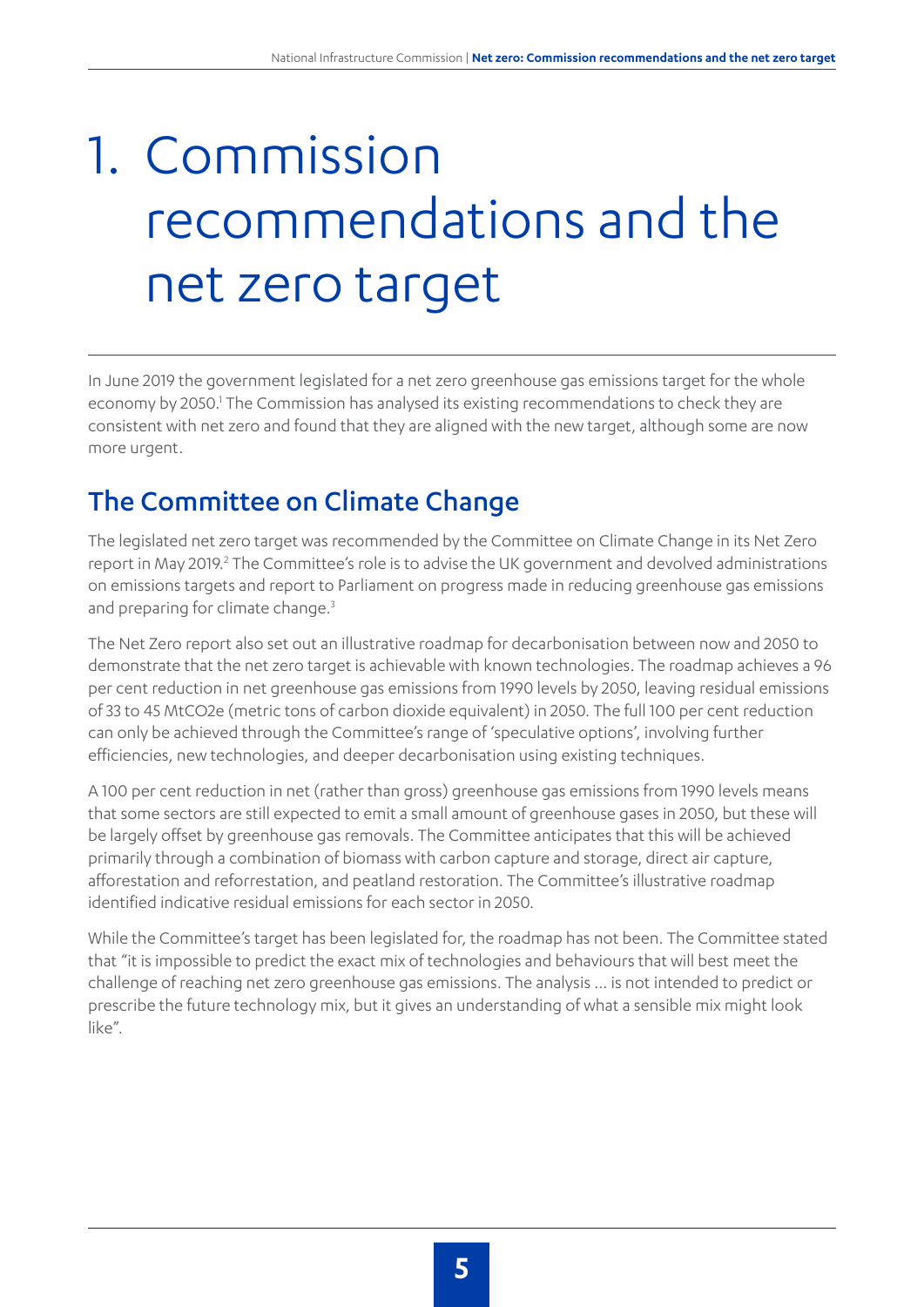#### The Commission's recommendations for decarbonisation

Commission recommendations are required to be consistent with the government's legislated obligations, including greenhouse gas emissions targets.<sup>4</sup> The Commission has therefore made recommendations to support decarbonisation in the National Infrastructure Assessment and other studies.<sup>5</sup> The Commission's approach to maintaining consistency with the government's targets has been to ensure its recommendations for each sector are consistent with the residual emissions in 2050 for that sector set out in the Committee's scenarios. Many of the Commission's existing recommendations are already consistent with the net zero target. However, the Committee on Climate Change's indicative residual emissions for each sector have been reduced since the *National Infrastructure Assessment* was published, in line with the new net zero target. This means some Commission recommendations are now more urgent, or will need to go further in future, to help achieve net zero.

The Commission makes recommendations for the UK's economic infrastructure over the next three decades, up to 2050. The timeframes of existing Commission recommendations vary. In some sectors, such as flood resilience and water, where lead in times for new infrastructure are long and the context is not developing rapidly, the Commission has set out recommendations for the next 30 years. However, in others, such as energy, where generation technologies are still evolving, and heat, where the best decarbonisation options are still unclear, the Commission has chosen to make shorter term recommendations that contribute to longer term objectives, to maintain flexibility as technologies develop.

#### Comparison with the Committee's 'further ambition' scenario

The table below compares the Committee's 'further ambition' scenario roadmap (in green), with our existing recommendations (in teal), and the long term objectives they contribute towards (in lighter teal).

It also includes predicted emissions in 2050 where available from the Commission's existing modelling, across the sectors covered by the Commission, compared to the residual emissions in 2050 for that sector set out in the Committee's scenarios. The final row summarises the most pressing infrastructure needs across the sectors.

The Committee's 'further ambition' scenario covered some other sectors not in the Commission's remit, such as agriculture, which are not included in the table.

The table below shows that the recommendations the Commission has made to date are broadly consistent with the Committee's roadmap, although some Commission recommendations are now more urgent, or will need to go further, to help achieve net zero. This is covered in more detail for each sector in Chapter 2.

The table also highlights several areas within the Commission's remit where it may make recommendations in the future to support decarbonisation, including passenger rail, wastewater, aviation, shipping, greenhouse gas removals and infrastructure required to decarbonise industry (such as hydrogen or infrastructure for carbon capture and storage).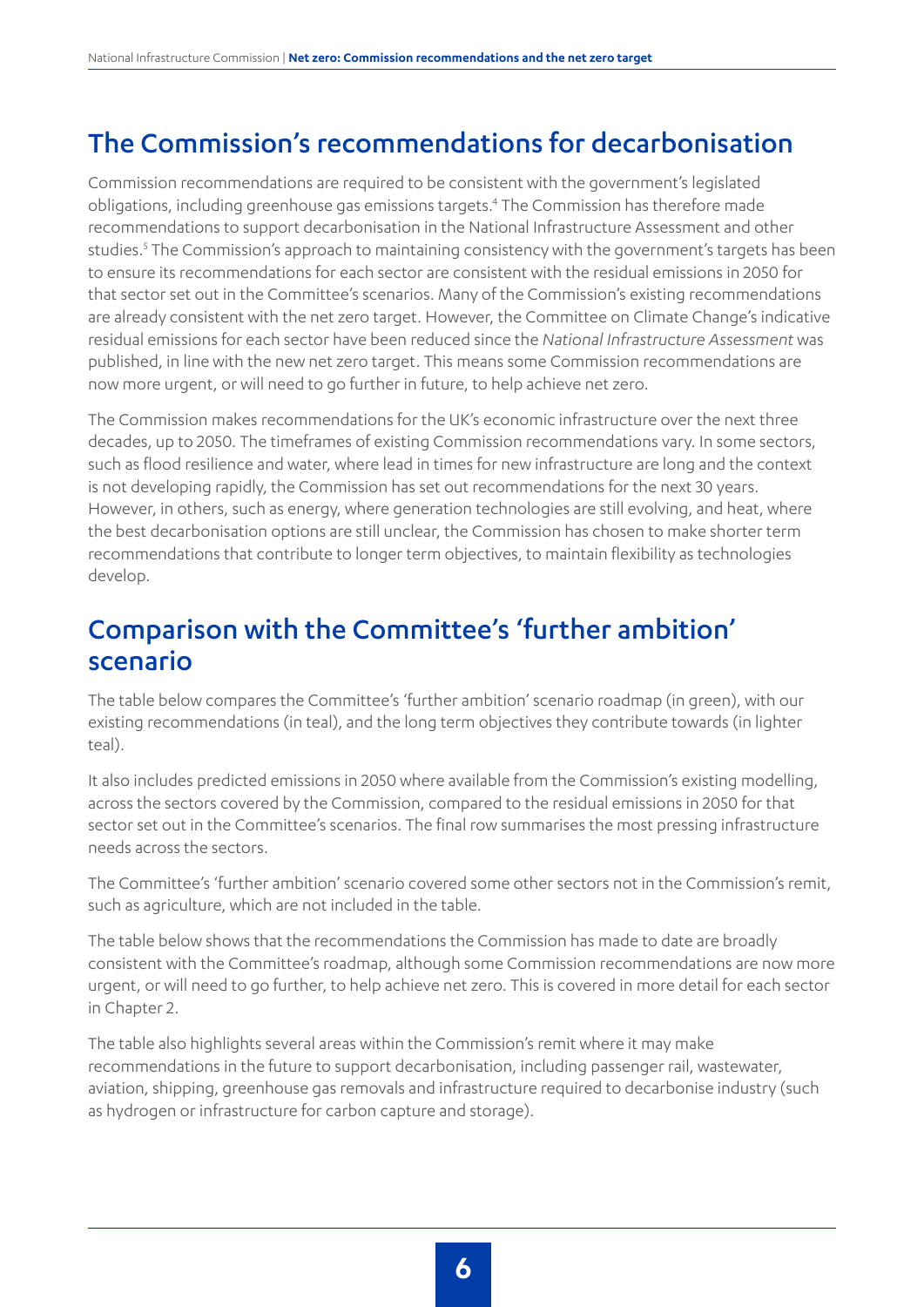#### **Table 1.1 Comparison between the Committee on Climate Change's 'further ambition' scenario (in green) and the Commission's recommendations6**

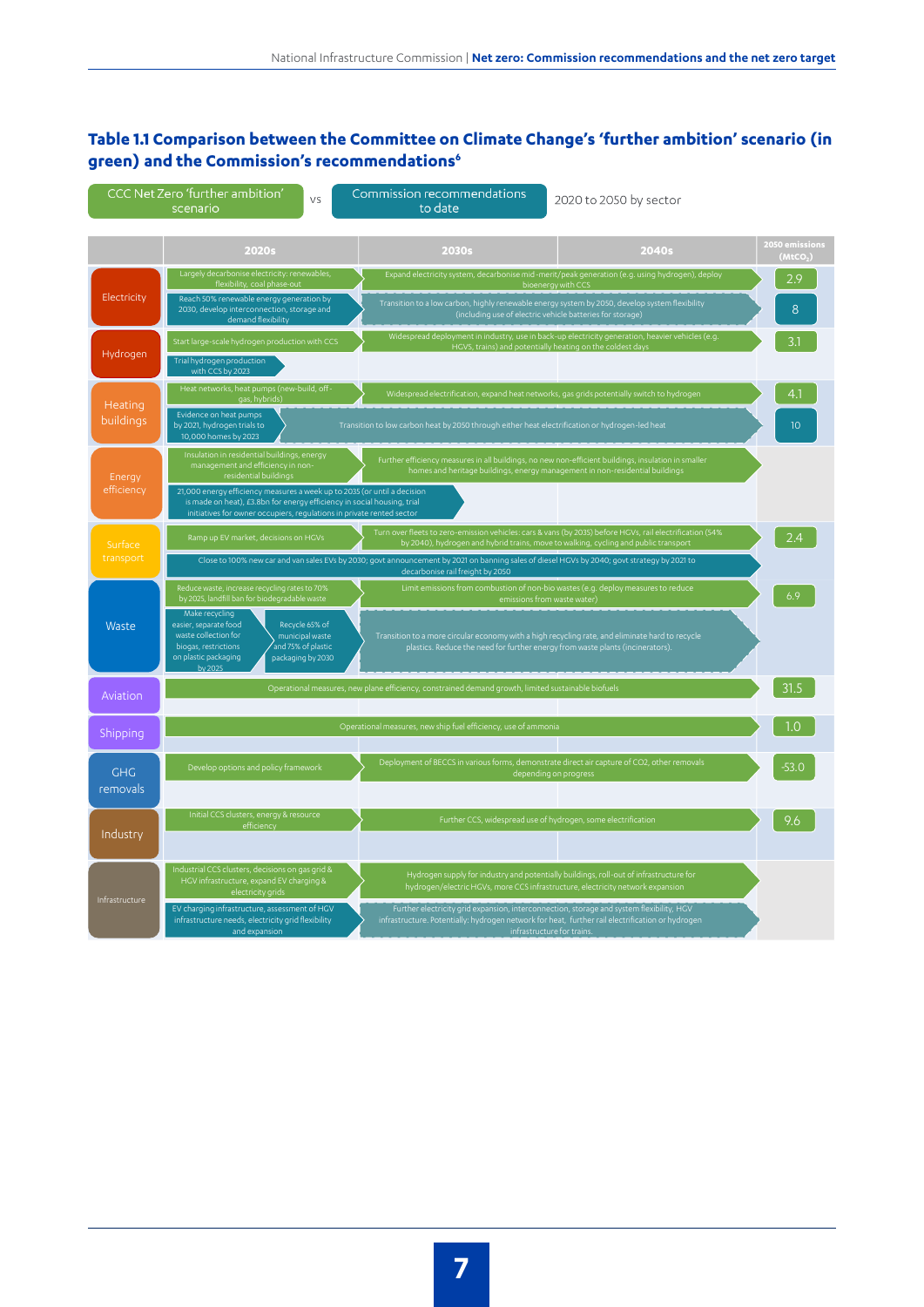## 2. Sector by sector analysis

#### Power

In the *National Infrastructure Assessment*, the Commission recommended setting the UK on the path to a highly renewable system, in order to reduce emissions, keep costs low, and maintain optionality in a rapidly changing sector.<sup>7</sup> However, the original modelling allowed for 8 MtCO2e (metric tons of carbon dioxide equivalent) of residual greenhouse gas emissions from the power sector in 2050, compared to the 2.9 MtCO2e target used in the Committee on Climate Change's indicative net zero pathway.<sup>8</sup>

The Commission has since worked with Aurora Energy Research to model the total cost of the power system in a net zero economy. The modelling continues to show that a highly renewable system could be the cheapest way to decarbonise electricity. The recommendation to aim for at least 50 per cent renewable generation as part of a transition to a highly renewable mix and maintaining optionality still works to achieve net zero, but the new target makes delivering renewables even more urgent.<sup>9</sup>

Good progress has been made towards decarbonising the power sector so far. Sector emissions have fallen by around 53 per cent in the past decade<sup>10</sup> and government has played a central role in supporting this reduction. The government's ambition to deploy 40 gigawatts of offshore wind by 2030 is another welcome step,<sup>11</sup> and alone nearly reaches the 50 per cent renewable generation target.<sup>12</sup> This positive progress must continue.

Future system costs may even be lower if action is taken to test the feasibility of deploying hydrogen turbines, which could be a flexible complement to low cost renewables. More detail can be found in the Commission's paper *Net Zero: Opportunities for the power sector*.

### Heating buildings and energy efficiency

To reach the target of reducing residual emissions from heating buildings to 4.1 MtCO2e, compared to the previous target of 10 MtCO2e, more heating systems will need to be upgraded, even in buildings that are hard to decarbonise. This will take more time, and will be more difficult to do, so this process may need to begin earlier.

The Commission's recommendation to carry out trials for heat pumps and hydrogen heating to inform this decision is still important to prove these technologies, so they can start to be installed in households across the UK. Some steps have been taken: the government is consulting on introducing a new grant scheme for investing in heat pumps and biomass boilers from April 2022,<sup>13</sup> while the Budget confirmed further funding for low carbon heat networks and heating systems.<sup>14</sup>

However, the increased volume of new heating systems that will need to be installed mean taking steps to trial heat pumps and hydrogen heating is even more urgent. Energy efficiency measures should be installed in the short term to reduce emissions from heat. Whichever approach the government chooses to take to decarbonise heat, energy efficiency measures will be be needed to reduce energy demand from heat. Energy efficiency measures will be particularly important if heat is electrified, as heat pumps work best in buildings with reasonably high insulation standards as they provide constant, but low level, heat.<sup>15</sup>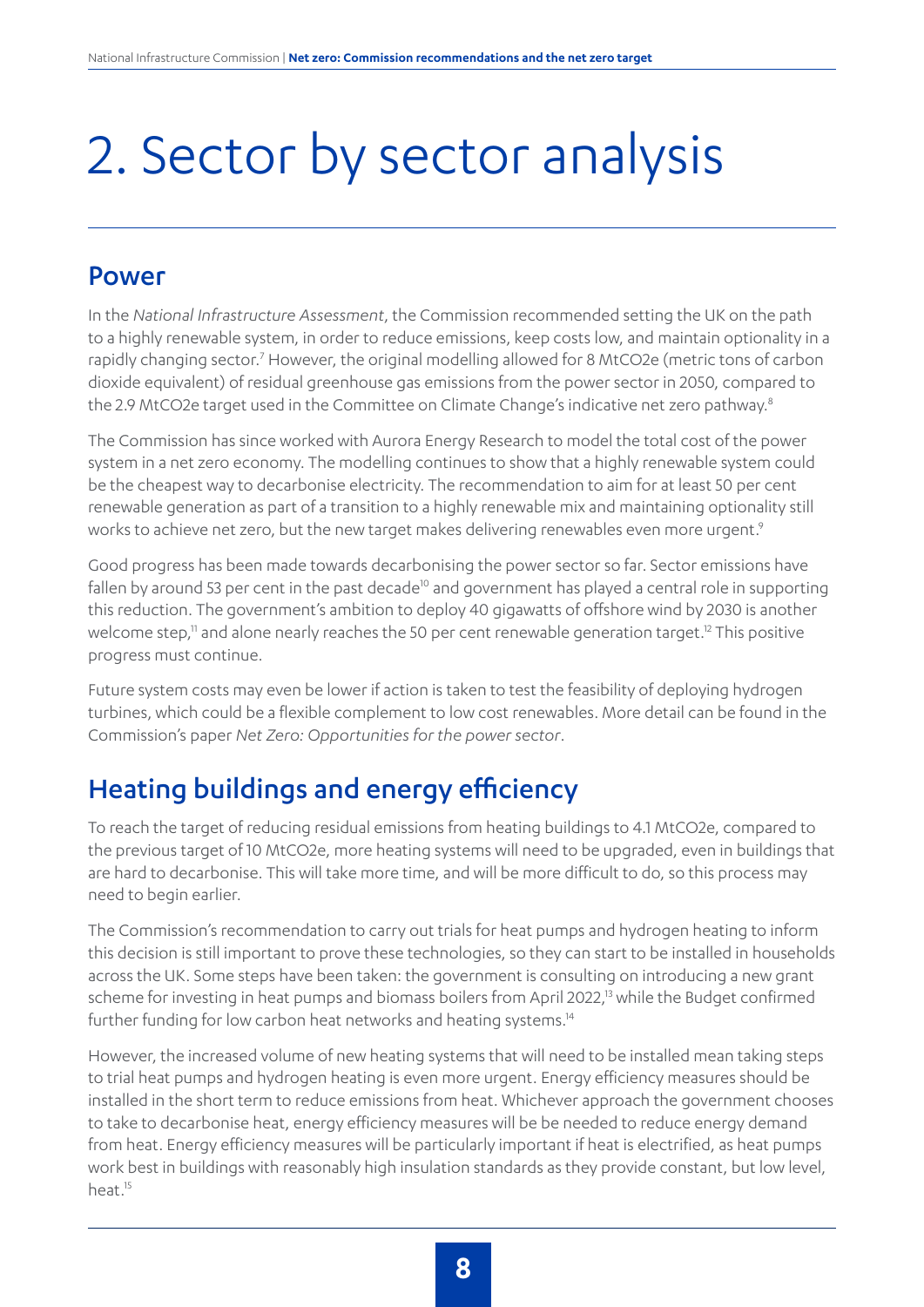#### Surface transport

Achieving net zero supports the case for the Commission's recommendations on decarbonising cars, vans, heavy goods vehicles and rail freight. The Commission recommended that government should facilitate the fastest possible uptake of electric vehicles and prepare for 100 per cent new car and van sales to be electric by 2030, by supporting the delivery of charging infrastructure.<sup>16</sup> The Committee's 'further ambition' scenario reinforces this, saying that by 2035 at the very latest, all new cars and vans should be electric or low carbon alternatives, and that a switchover by 2030 would be preferable if possible.17

The government has made some welcome announcements in this area since the Commission published the *National Infrastructure Assessment*. At Budget 2020 the government announced that it would provide £500 million over the next five years to support the rollout of a rapid charging network for electric vehicles.<sup>18</sup> And the government is currently consulting on bringing forward the phase out date for petrol and diesel cars to 2035 or earlier if possible, which means the necessary infrastructure would need to be in place.<sup>19</sup> While these are reassuring steps, it remains to be seen if they will lead to action in the surface transport sector, which has so far seen little progress in reducing emissions.





The government should also make progress on assessing the infrastructure needed for electric or hydrogen heavy goods vehicles and consider options for decarbonising rail freight, as recommended in the Commission's freight study.<sup>21</sup>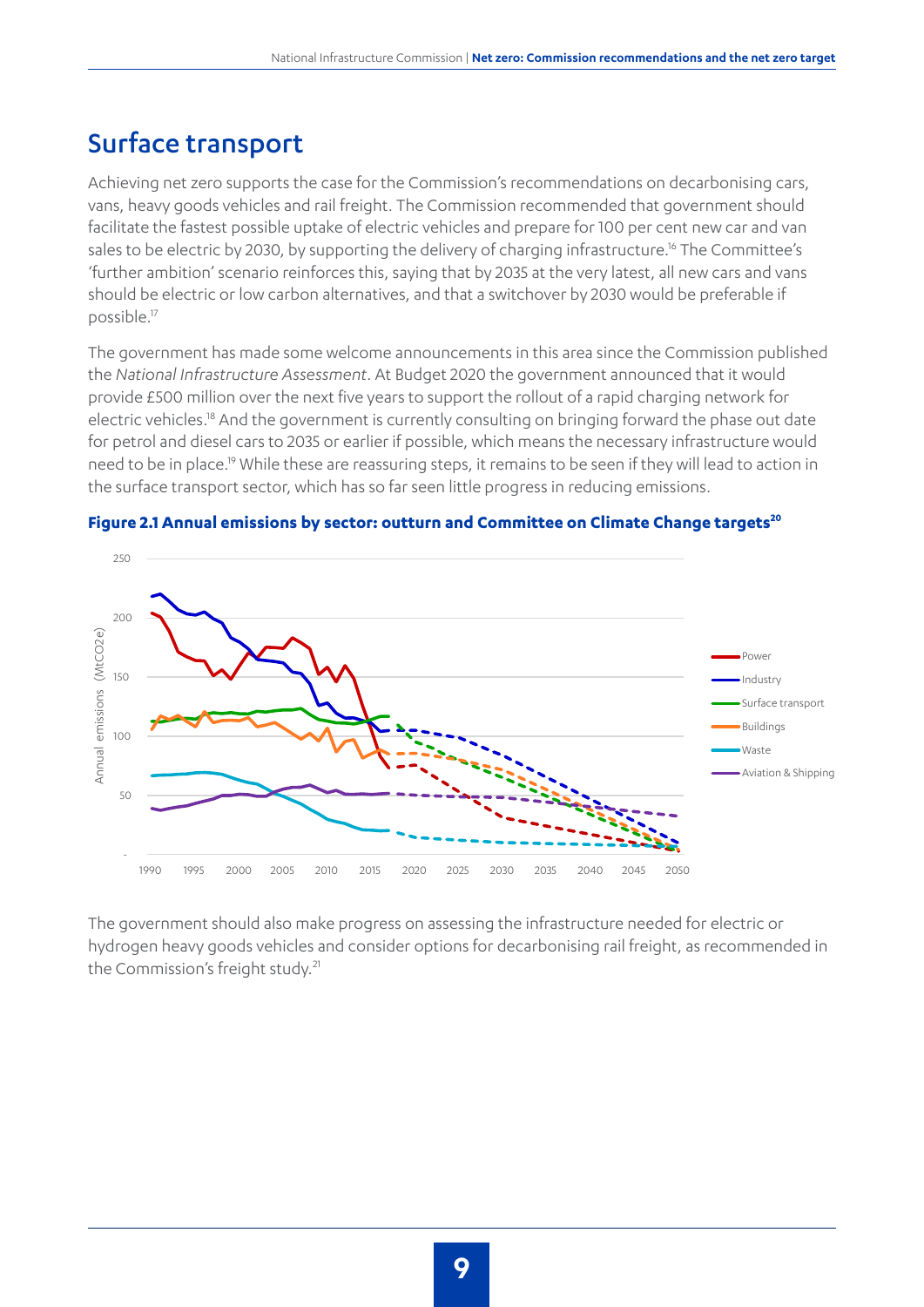#### Waste

Getting to net zero will require emissions from the waste sector to be reduced. Key sources of waste emissions are: methane emissions from the decomposition of biodegradable waste in landfill sites; emissions produced from treatment of wastewater; and emissions from the biological treatment, composting and incineration of waste. Measures to lower emissions from waste include: reducing streams of biodegradable waste going to landfill; increasing recycling, particularly of plastic which is a key source of emissions when incinerated; and improving the efficiency of wastewater treatment plants.22

The *National Infrastructure Assessment* made a near term recommendation to support a recycling target of 65 per cent of municipal waste and 75 per cent of plastic packaging in England by 2030.<sup>23</sup> The Committee on Climate Change recommended a target of 70 per cent of municipal recycling throughout the UK by 2025 or earlier. Raising the current level of 45 per cent to 70 per cent by 2025 may not be realistic,<sup>24</sup> but measures to support this increase should be encouraged.

The Commission's current recommendations on waste will not change. The Commission will set out its next trajectory for waste in future reports, including recommendations to support meeting the more ambitious emissions target.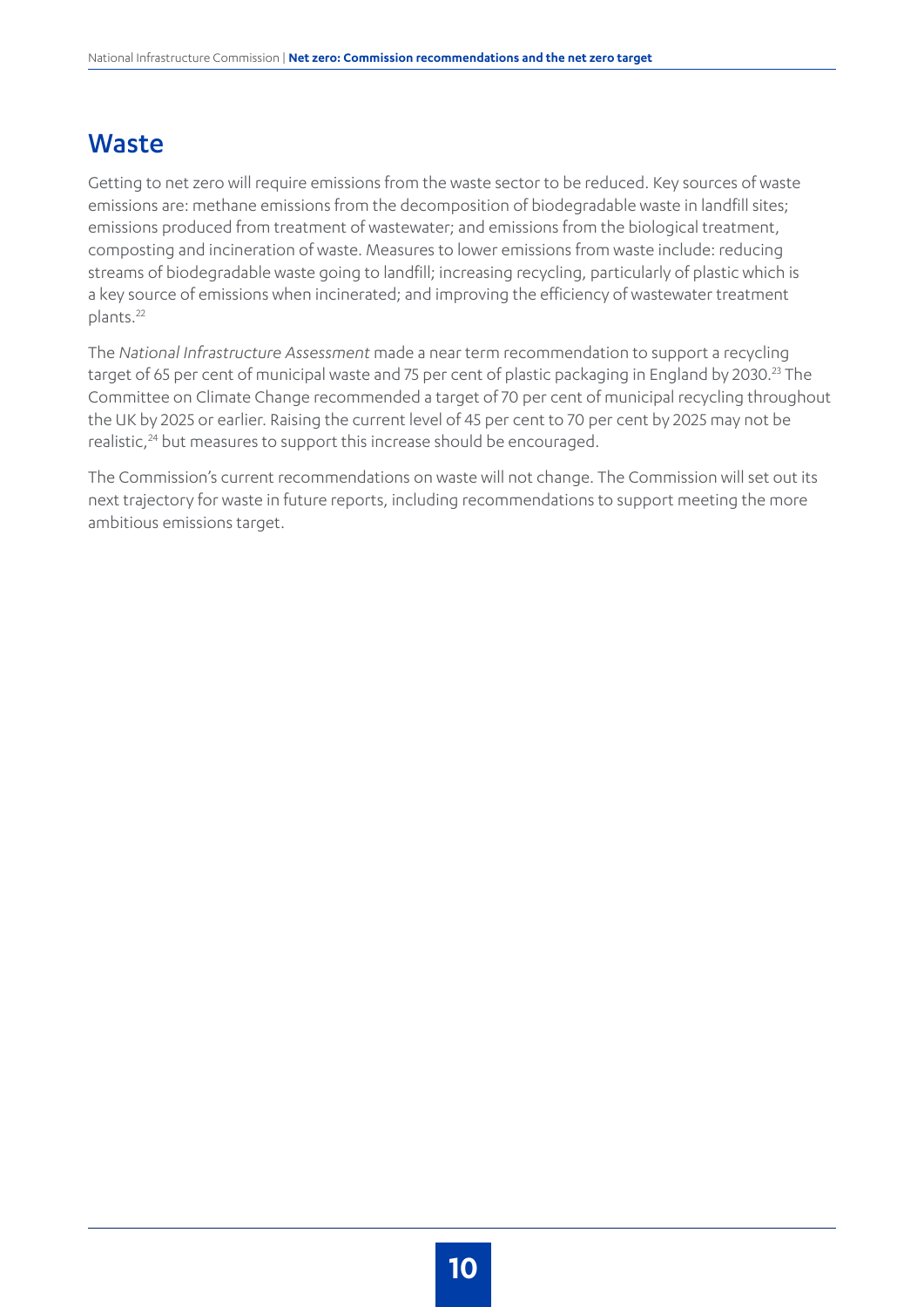### 3. Next steps

The Commission hopes the government's forthcoming *National Infrastructure Strategy* will set out how the government plans to progress the recommendations set out above with the urgency demanded by the climate emergency and the new net zero target.

The Commission will continue to perform its unique role to advise government on the most cost effective way to decarbonise infrastructure whilst meeting the UK's long term infrastructure needs. It has set out several recommendations that will support the UK's ambition to achieve net zero greenhouse gas emissions by 2050.

The Committee on Climate Change's *Net Zero* report also highlights several areas within the Commission's remit where it has not yet carried out work related to decarbonisation, which may be given consideration in the future. This does not mean the Commission's recommendations are inconsistent with the net zero target. Where the Commisson has made recommendations, they are key to support the delivery of the net zero target. The Commission's forthcoming work will continue to be consistent with, and support the achievement of, the net zero greenhouse gas emissions target.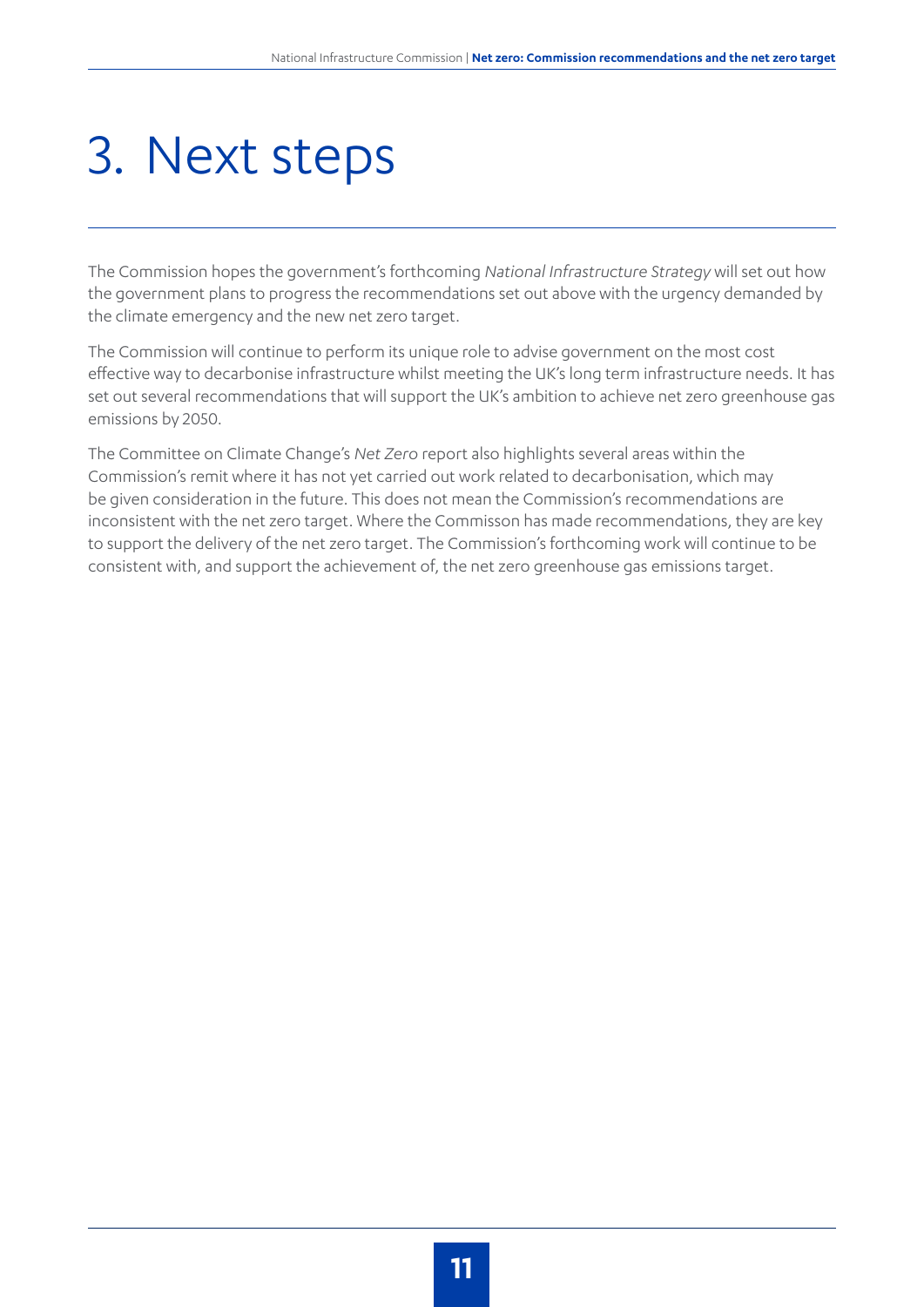#### Endnotes

- 1 Gov.uk website (2019), [UK becomes first major economy to pass net zero emissions law](https://www.gov.uk/government/news/uk-becomes-first-major-economy-to-pass-net-zero-emissions-law)
- 2 Committee on Climate Change (2019), Net Zero The UK's contribution to stopping global warming
- 3 Committee on Climate Change website, [About the Committee on Climate Change](https://www.theccc.org.uk/about/)
- 4 HM Treasury, National Infrastructure Commission (2017), [National Infrastructure Commission framework document](https://assets.publishing.service.gov.uk/government/uploads/system/uploads/attachment_data/file/585374/NIC_framework_document_web.pdf)
- 5 National Infrastructure Commission (2018), [National Infrastructure Assessment](https://www.nic.org.uk/assessment/national-infrastructure-assessment/); National Infrastructure Commission (2016), [Smart](https://www.nic.org.uk/publications/smart-power/)  [Power](https://www.nic.org.uk/publications/smart-power/); National Infrastructure Commission (2019), [Better Delivery: the challenge for freight](https://www.nic.org.uk/publications/better-delivery-the-challenge-for-freight/)
- 6 Table notes: the Commission's figure for residual emissions for energy assumes heat is electrified (eg heating uses heat pumps, with biomass boilers in hard to heat homes); residual emissions in our hydrogen and biomass scenario were lower. This energy modelling has since been updated, see above. The Commission's heat modelling for the National Infrastructure Assessment identified a range of five mixed heating scenarios which gave a potential range of residual emissions in 2050 between -3.1 and 13.1 MtCO2 (-3.1 assumes carbon capture and storage is used). The Commission did not recommend a specific pathway, just trials with the aim of reaching 10MtCO2 residual emissions, the constraint used in previous CCC reports aiming for an 80 per cent reduction in greenhouse gas emissions by 2050. Residual emissions for energy efficiency are included in this number.

Sources: Committee on Climate Change (2019), [Net Zero Technical Report](https://www.theccc.org.uk/publication/net-zero-technical-report/); National Infrastructure Commission (2018), [National](https://www.nic.org.uk/assessment/national-infrastructure-assessment/)  [Infrastructure Assessment](https://www.nic.org.uk/assessment/national-infrastructure-assessment/); National Infrastructure Commisison (2016), [Smart Power](https://www.nic.org.uk/publications/smart-power/); National Infrastructure Commission (2019), [Better Delivery: the challenge for freight](https://www.nic.org.uk/publications/better-delivery-the-challenge-for-freight/)

- 7 National Infrastructure Commission (2018), [National Infrastructure Assessment](https://www.nic.org.uk/assessment/national-infrastructure-assessment/)
- 8 Aurora Energy Research (2018), [Power sector modelling report](https://www.nic.org.uk/supporting-documents/aurora-energy-research-july-2018-power-sector-modelling-system-cost-impact-of-renewables/)
- 9 National Infrastructure Commission (2020), [Net Zero: Opportunities for the power sector](https://www.nic.org.uk/publications/net-zero-opportunities-for-the-power-sector/)
- 10 Department for Business, Energy and Industrial Strategy (2020), [Final UK greenhouse gas emissions national statistics: 1990 to 2018](https://www.gov.uk/government/statistics/final-uk-greenhouse-gas-emissions-national-statistics-1990-to-2018)
- 11 Prime Minister's Office (2019), [The Queen's Speech December 2019 background briefing notes](https://assets.publishing.service.gov.uk/government/uploads/system/uploads/attachment_data/file/853886/Queen_s_Speech_December_2019_-_background_briefing_notes.pdf)
- 12 Commission calculations
- 13 Department for Business, Energy and Industrial Strategy (2020), [Future support for low carbon heat](https://www.gov.uk/government/consultations/future-support-for-low-carbon-heat)
- 14 HM Treasury (2020), **[Budget 2020](https://www.gov.uk/government/topical-events/budget-2020)**
- 15 National Infrastructure Commission (2018), [National Infrastructure Assessment](https://www.nic.org.uk/assessment/national-infrastructure-assessment/)
- 16 Ibid
- 17 Committee on Climate Change (2019), [Net Zero Technical Report](https://www.theccc.org.uk/publication/net-zero-technical-report/)
- 18 HM Treasury (2020), [Budget 2020](https://www.gov.uk/government/topical-events/budget-2020)
- 19 Department for Transport, Office for Low Emission Vehicles (2020), Consultation on ending the sale of new petrol, diesel and hybrid [cars and vans](https://www.gov.uk/government/consultations/consulting-on-ending-the-sale-of-new-petrol-diesel-and-hybrid-cars-and-vans)
- 20 Outturn: Committee on Climate Change (2019), [Net Zero The UK's contribution to stopping global warming](https://www.theccc.org.uk/publication/net-zero-the-uks-contribution-to-stopping-global-warming/); Committee on Climate Change targets 2020-2030: Committee on Climate Change (2015), [Sectoral scenarios for the fifth carbon budget](https://www.theccc.org.uk/wp-content/uploads/2015/11/Sectoral-scenarios-for-the-fifth-carbon-budget-Committee-on-Climate-Change.pdf); Committee on Climate Change target 2050: Committee on Climate Change (2019), [Net Zero Technical Report](https://www.theccc.org.uk/publication/net-zero-technical-report/) ('further ambition' scenario). 2015- 2030 looks strange because the outturn data is from 2019, but the targets were set in 2015. In some cases, the targets are on track to be met earlier, or have already been met.
- 21 National Infrastructure Commission (2019), [Better Delivery: the challenge for freight](https://www.nic.org.uk/publications/better-delivery-the-challenge-for-freight/)
- 22 Committee on Climate Change (2019), [Net Zero Technical Report](https://www.theccc.org.uk/publication/net-zero-technical-report/)
- 23 National Infrastructure Commission (2018), [National Infrastructure Assessment](https://www.nic.org.uk/assessment/national-infrastructure-assessment/)
- 24 Gov.uk website (2020), [UK statistics on waste](https://www.gov.uk/government/statistics/uk-waste-data)